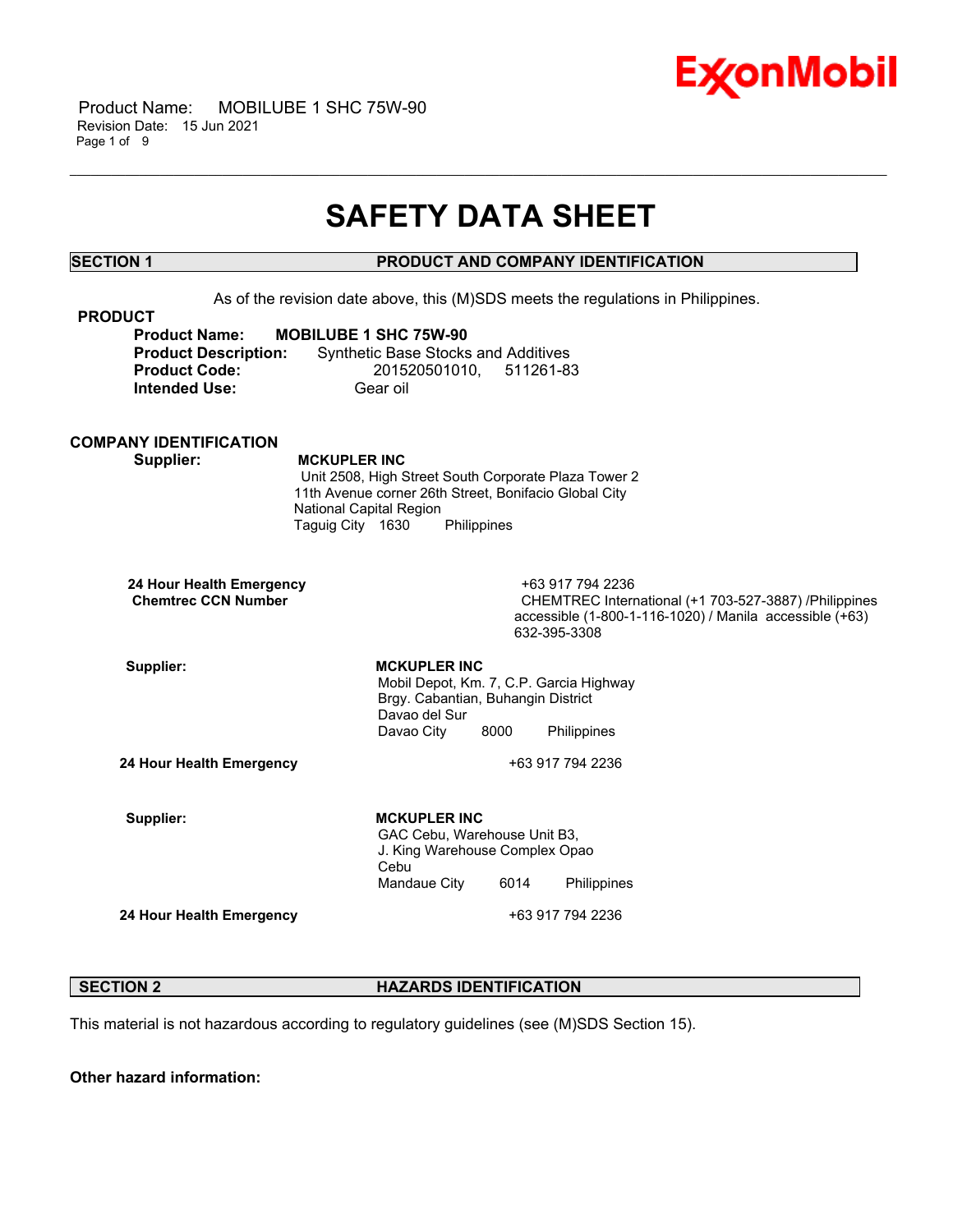

#### **PHYSICAL / CHEMICAL HAZARDS**

No significant hazards.

#### **HEALTH HAZARDS**

 High-pressure injection under skin may cause serious damage. Excessive exposure may result in eye, skin, or respiratory irritation.

\_\_\_\_\_\_\_\_\_\_\_\_\_\_\_\_\_\_\_\_\_\_\_\_\_\_\_\_\_\_\_\_\_\_\_\_\_\_\_\_\_\_\_\_\_\_\_\_\_\_\_\_\_\_\_\_\_\_\_\_\_\_\_\_\_\_\_\_\_\_\_\_\_\_\_\_\_\_\_\_\_\_\_\_\_\_\_\_\_\_\_\_\_\_\_\_\_\_\_\_\_\_\_\_\_\_\_\_\_\_\_\_\_\_\_\_\_\_

#### **ENVIRONMENTAL HAZARDS**

No significant hazards.

**NOTE:** This material should not be used for any other purpose than the intended use in Section 1 without expert advice. Health studies have shown that chemical exposure may cause potential human health risks which may vary from person to person.

#### **SECTION 3 COMPOSITION / INFORMATION ON INGREDIENTS**

This material is defined as a mixture.

#### **Hazardous Substance(s) or Complex Substance(s) required for disclosure**

| <b>Name</b>                                       | CAS#           | Concentration* | <b>GHS Hazard Codes</b>               |
|---------------------------------------------------|----------------|----------------|---------------------------------------|
| 1-DECENE, TETRAMER AND TRIMER HYDROGENATED        | 68649-12-7     | $50 - 60\%$    | H <sub>304</sub>                      |
| BIS(2-ETHYLHEXYL) ESTER NONANEDIOIC ACID          | $103 - 24 - 2$ | $5 - 10\%$     | None                                  |
| <b>IMAGNESIUM METABORATE</b>                      | 13703-82-7     | $0.1 - 5.1\%$  | H <sub>317</sub>                      |
| <b>OLEFIN SULFIDE</b>                             | 68937-96-2     | $1 - 5\%$      | H227, H317, H316, H402.<br>H412       |
| PHOSPHORIC ACID ESTERS, AMINE SALT                | Confidential   | $1 - 5\%$      | H227, H302, H317, H318,<br>H401. H411 |
| SEVERELY HYDROTREATED HEAVY PARAFFINIC DISTILLATE | 64742-54-7     | $1 - 5\%$      | H <sub>304</sub>                      |

\* All concentrations are percent by weight unless material is a gas. Gas concentrations are in percent by volume.

#### **SECTION 4 FIRST AID MEASURES**

#### **INHALATION**

 Remove from further exposure. For those providing assistance, avoid exposure to yourself or others. Use adequate respiratory protection. If respiratory irritation, dizziness, nausea, or unconsciousness occurs, seek immediate medical assistance. If breathing has stopped, assist ventilation with a mechanical device or use mouth-to-mouth resuscitation.

#### **SKIN CONTACT**

Wash contact areas with soap and water. If product is injected into or under the skin, or into any part of the body, regardless of the appearance of the wound or its size, the individual should be evaluated immediately by a physician as a surgical emergency. Even though initial symptoms from high pressure injection may be minimal or absent, early surgical treatment within the first few hours may significantly reduce the ultimate extent of injury.

## **EYE CONTACT**

Flush thoroughly with water. If irritation occurs, get medical assistance.

#### **INGESTION**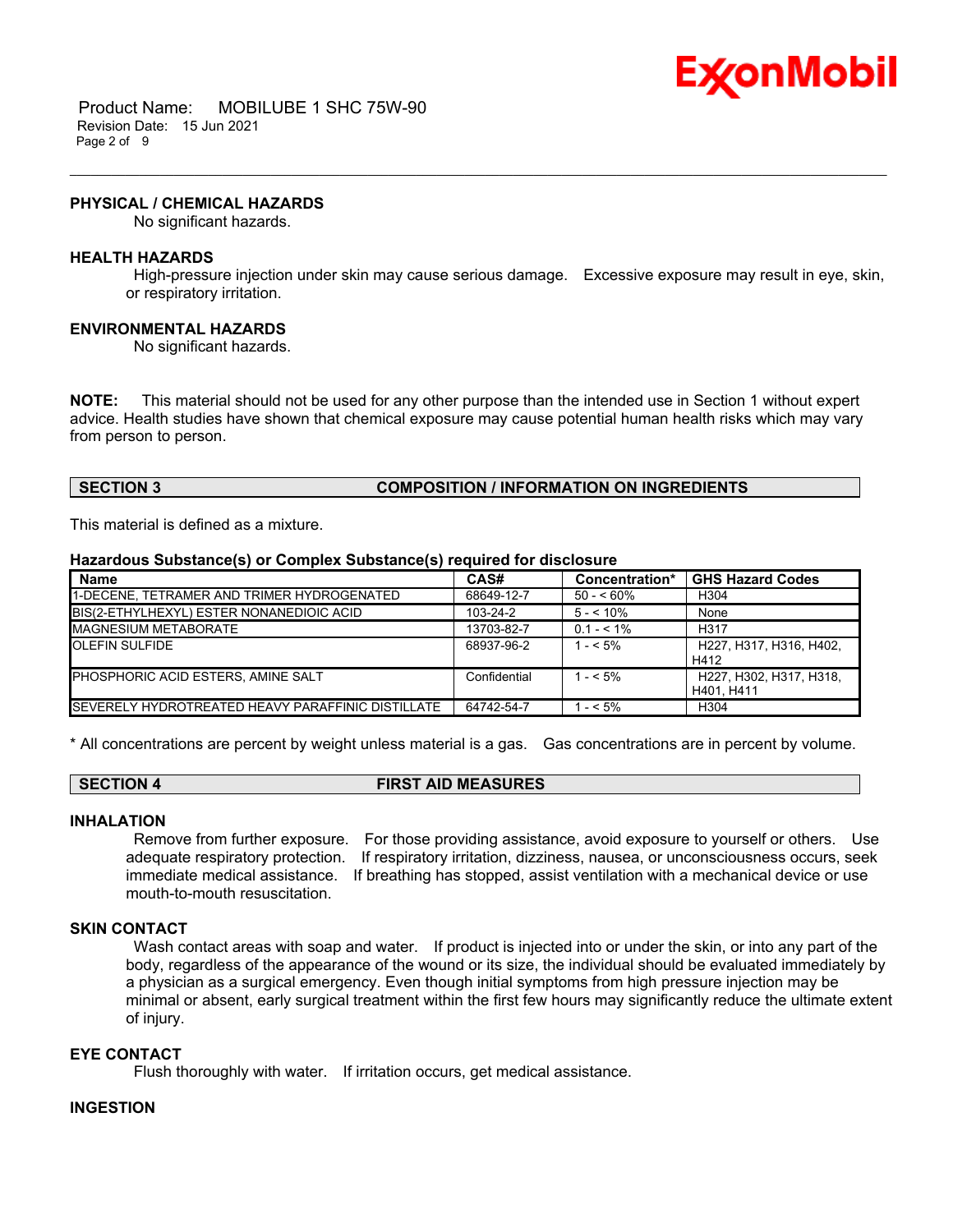

 Product Name: MOBILUBE 1 SHC 75W-90 Revision Date: 15 Jun 2021 Page 3 of 9

First aid is normally not required. Seek medical attention if discomfort occurs.

#### **NOTE TO PHYSICIAN**

None

#### **SECTION 5 FIRE FIGHTING MEASURES**

\_\_\_\_\_\_\_\_\_\_\_\_\_\_\_\_\_\_\_\_\_\_\_\_\_\_\_\_\_\_\_\_\_\_\_\_\_\_\_\_\_\_\_\_\_\_\_\_\_\_\_\_\_\_\_\_\_\_\_\_\_\_\_\_\_\_\_\_\_\_\_\_\_\_\_\_\_\_\_\_\_\_\_\_\_\_\_\_\_\_\_\_\_\_\_\_\_\_\_\_\_\_\_\_\_\_\_\_\_\_\_\_\_\_\_\_\_\_

#### **EXTINGUISHING MEDIA**

 **Appropriate Extinguishing Media:** Use water fog, foam, dry chemical or carbon dioxide (CO2) to extinguish flames.

**Inappropriate Extinguishing Media:** Straight Streams of Water

#### **FIRE FIGHTING**

 **Fire Fighting Instructions:** Evacuate area. Prevent runoff from fire control or dilution from entering streams, sewers, or drinking water supply. Firefighters should use standard protective equipment and in enclosed spaces, self-contained breathing apparatus (SCBA). Use water spray to cool fire exposed surfaces and to protect personnel.

**Hazardous Combustion Products:** Aldehydes, Incomplete combustion products, Oxides of carbon, Smoke, Fume

#### **FLAMMABILITY PROPERTIES**

 **Flash Point [Method]:** >180°C (356°F) [ASTM D-92]  **Flammable Limits (Approximate volume % in air):** LEL: 0.9 UEL: 7.0  **Autoignition Temperature:** N/D

#### **SECTION 6 ACCIDENTAL RELEASE MEASURES**

#### **NOTIFICATION PROCEDURES**

 In the event of a spill or accidental release, notify relevant authorities in accordance with all applicable regulations.

#### **PROTECTIVE MEASURES**

 Avoid contact with spilled material. See Section 5 for fire fighting information. See the Hazard Identification Section for Significant Hazards. See Section 4 for First Aid Advice. See Section 8 for advice on the minimum requirements for personal protective equipment. Additional protective measures may be necessary, depending on the specific circumstances and/or the expert judgment of the emergency responders.

#### **SPILL MANAGEMENT**

 **Land Spill:** Stop leak if you can do it without risk. Recover by pumping or with suitable absorbent.

**Water Spill:** Stop leak if you can do it without risk. Confine the spill immediately with booms. Warn other shipping. Remove from the surface by skimming or with suitable absorbents. Seek the advice of a specialist before using dispersants.

Water spill and land spill recommendations are based on the most likely spill scenario for this material; however, geographic conditions, wind, temperature, (and in the case of a water spill) wave and current direction and speed may greatly influence the appropriate action to be taken. For this reason, local experts should be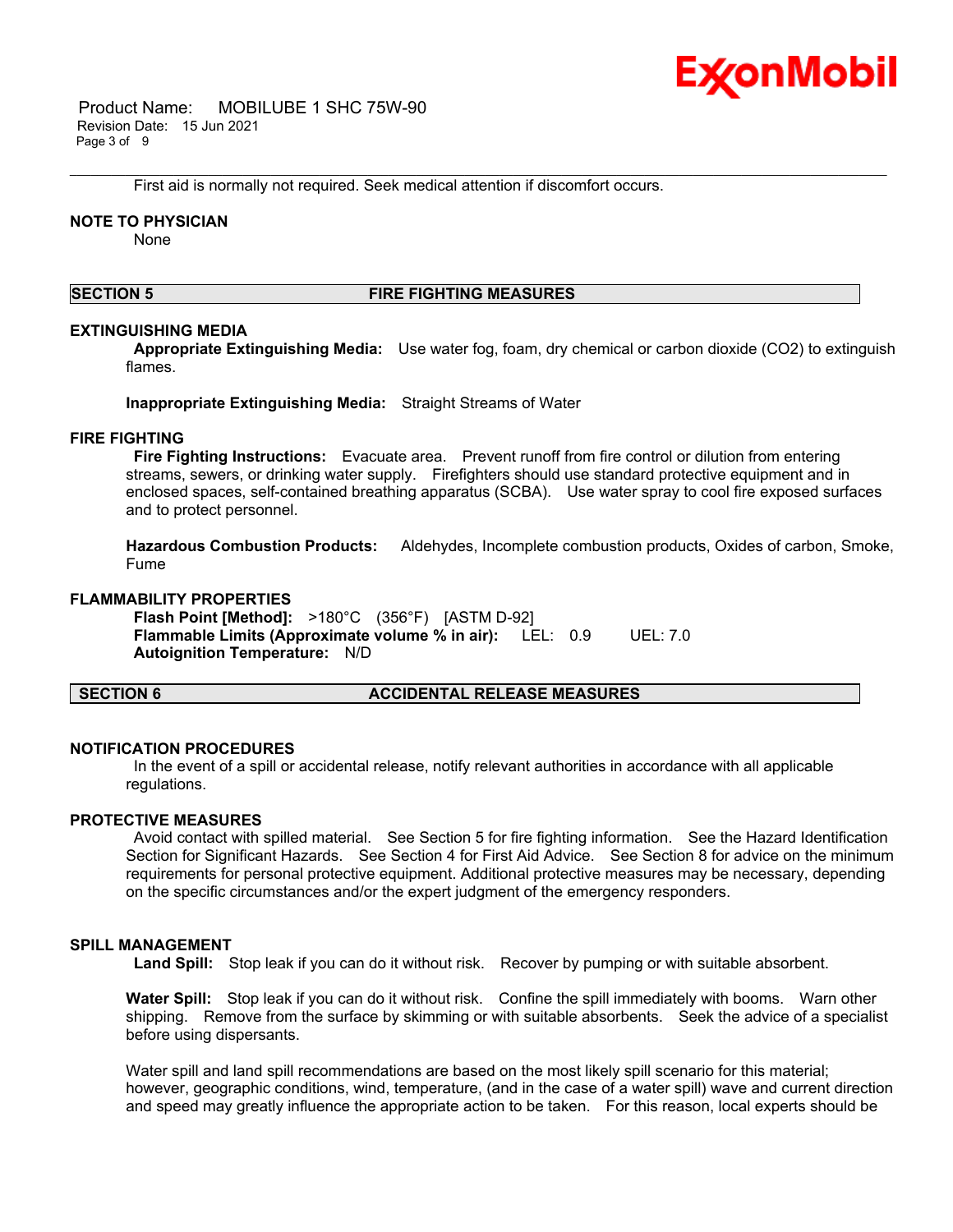

 Product Name: MOBILUBE 1 SHC 75W-90 Revision Date: 15 Jun 2021 Page 4 of 9

consulted. Note: Local regulations may prescribe or limit action to be taken.

#### **ENVIRONMENTAL PRECAUTIONS**

Large Spills: Dike far ahead of liquid spill for later recovery and disposal. Prevent entry into waterways, sewers, basements or confined areas.

\_\_\_\_\_\_\_\_\_\_\_\_\_\_\_\_\_\_\_\_\_\_\_\_\_\_\_\_\_\_\_\_\_\_\_\_\_\_\_\_\_\_\_\_\_\_\_\_\_\_\_\_\_\_\_\_\_\_\_\_\_\_\_\_\_\_\_\_\_\_\_\_\_\_\_\_\_\_\_\_\_\_\_\_\_\_\_\_\_\_\_\_\_\_\_\_\_\_\_\_\_\_\_\_\_\_\_\_\_\_\_\_\_\_\_\_\_\_

#### **SECTION 7 HANDLING AND STORAGE**

#### **HANDLING**

 Prevent small spills and leakage to avoid slip hazard. Material can accumulate static charges which may cause an electrical spark (ignition source). When the material is handled in bulk, an electrical spark could ignite any flammable vapors from liquids or residues that may be present (e.g., during switch-loading operations). Use proper bonding and/or ground procedures. However, bonding and grounds may not eliminate the hazard from static accumulation. Consult local applicable standards for guidance. Additional references include American Petroleum Institute 2003 (Protection Against Ignitions Arising out of Static, Lightning and Stray Currents) or National Fire Protection Agency 77 (Recommended Practice on Static Electricity) or CENELEC CLC/TR 50404 (Electrostatics - Code of practice for the avoidance of hazards due to static electricity).

**Static Accumulator:** This material is a static accumulator.

#### **STORAGE**

 The type of container used to store the material may affect static accumulation and dissipation. Do not store in open or unlabelled containers.

#### **SECTION 8 EXPOSURE CONTROLS / PERSONAL PROTECTION**

#### **EXPOSURE LIMIT VALUES**

#### **Exposure limits/standards (Note: Exposure limits are not additive)**

| <b>Substance Name</b>              | <b>Form</b> |             | <b>Limit / Standard</b> | <b>Note</b> | <b>Source</b>           |
|------------------------------------|-------------|-------------|-------------------------|-------------|-------------------------|
| 1-DECENE, TETRAMER AND             | Aerosols    | <b>TWA</b>  | $5 \text{ mg/m}$ 3      |             | ExxonMobil              |
| TRIMER HYDROGENATED                | (thoracic   |             |                         |             |                         |
|                                    | fraction)   |             |                         |             |                         |
| <b>MAGNESIUM METABORATE</b>        | Inhalable   | <b>STEL</b> | $6 \text{ mg/m}$ 3      |             | <b>ACGIH</b>            |
|                                    | fraction.   |             |                         |             |                         |
| <b>MAGNESIUM METABORATE</b>        | Inhalable   | <b>TWA</b>  | $2 \text{ mg/m}$ 3      |             | <b>ACGIH</b>            |
|                                    | fraction.   |             |                         |             |                         |
| SEVERELY HYDROTREATED              | Mist.       | <b>TWA</b>  | $5 \text{ mg/m}$        |             | <b>Philippines OELs</b> |
| <b>HEAVY PARAFFINIC DISTILLATE</b> |             |             |                         |             |                         |
| SEVERELY HYDROTREATED              | Inhalable   | <b>TWA</b>  | $5$ mg/m $3$            |             | <b>ACGIH</b>            |
| <b>HEAVY PARAFFINIC DISTILLATE</b> | fraction.   |             |                         |             |                         |

**Exposure limits/standards for materials that can be formed when handling this product:** When mists/aerosols can occur the following is recommended:  $5 \text{ mg/m}^3$  - ACGIH TLV (inhalable fraction).

NOTE: Limits/standards shown for guidance only. Follow applicable regulations.

#### **ENGINEERING CONTROLS**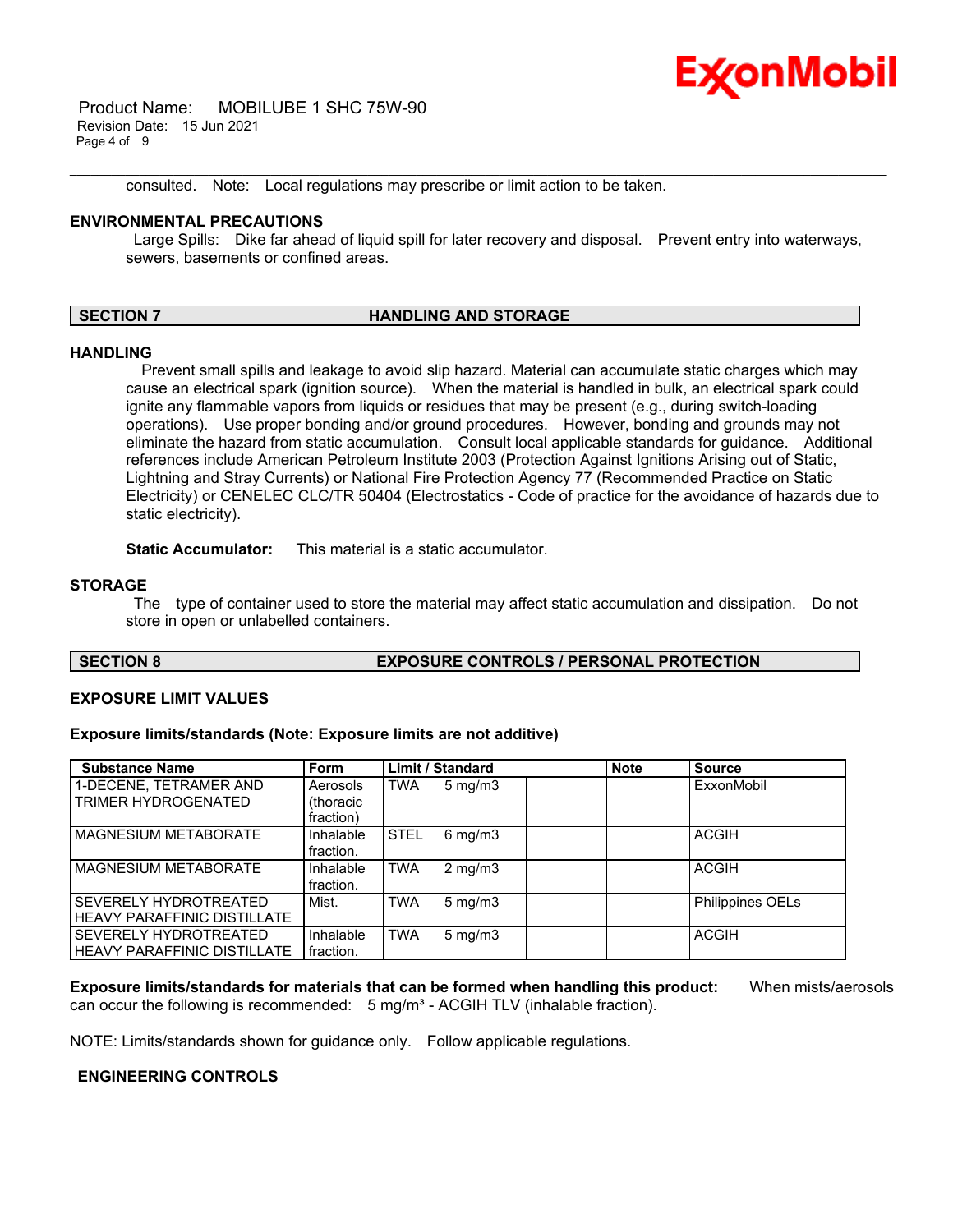

 Product Name: MOBILUBE 1 SHC 75W-90 Revision Date: 15 Jun 2021 Page 5 of 9

> The level of protection and types of controls necessary will vary depending upon potential exposure conditions. Control measures to consider:

No special requirements under ordinary conditions of use and with adequate ventilation.

\_\_\_\_\_\_\_\_\_\_\_\_\_\_\_\_\_\_\_\_\_\_\_\_\_\_\_\_\_\_\_\_\_\_\_\_\_\_\_\_\_\_\_\_\_\_\_\_\_\_\_\_\_\_\_\_\_\_\_\_\_\_\_\_\_\_\_\_\_\_\_\_\_\_\_\_\_\_\_\_\_\_\_\_\_\_\_\_\_\_\_\_\_\_\_\_\_\_\_\_\_\_\_\_\_\_\_\_\_\_\_\_\_\_\_\_\_\_

#### **PERSONAL PROTECTION**

Personal protective equipment selections vary based on potential exposure conditions such as applications, handling practices, concentration and ventilation. Information on the selection of protective equipment for use with this material, as provided below, is based upon intended, normal usage.

 **Respiratory Protection:** If engineering controls do not maintain airborne contaminant concentrations at a level which is adequate to protect worker health, an approved respirator may be appropriate. Respirator selection, use, and maintenance must be in accordance with regulatory requirements, if applicable. Types of respirators to be considered for this material include:

No special requirements under ordinary conditions of use and with adequate ventilation. Particulate

For high airborne concentrations, use an approved supplied-air respirator, operated in positive pressure mode. Supplied air respirators with an escape bottle may be appropriate when oxygen levels are inadequate, gas/vapor warning properties are poor, or if air purifying filter capacity/rating may be exceeded.

 **Hand Protection:** Any specific glove information provided is based on published literature and glove manufacturer data. Glove suitability and breakthrough time will differ depending on the specific use conditions. Contact the glove manufacturer for specific advice on glove selection and breakthrough times for your use conditions. Inspect and replace worn or damaged gloves. The types of gloves to be considered for this material include:

No protection is ordinarily required under normal conditions of use. Nitrile,Viton

 **Eye Protection:** If contact is likely, safety glasses with side shields are recommended.

 **Skin and Body Protection:** Any specific clothing information provided is based on published literature or manufacturer data. The types of clothing to be considered for this material include:

 No skin protection is ordinarily required under normal conditions of use. In accordance with good industrial hygiene practices, precautions should be taken to avoid skin contact.

 **Specific Hygiene Measures:** Always observe good personal hygiene measures, such as washing after handling the material and before eating, drinking, and/or smoking. Routinely wash work clothing and protective equipment to remove contaminants. Discard contaminated clothing and footwear that cannot be cleaned. Practice good housekeeping.

#### **ENVIRONMENTAL CONTROLS**

 Comply with applicable environmental regulations limiting discharge to air, water and soil. Protect the environment by applying appropriate control measures to prevent or limit emissions.

#### **SECTION 9 PHYSICAL AND CHEMICAL PROPERTIES**

**Note: Physical and chemical properties are provided for safety, health and environmental considerations only and may not fully represent product specifications. Contact the Supplier for additional information.**

**GENERAL INFORMATION**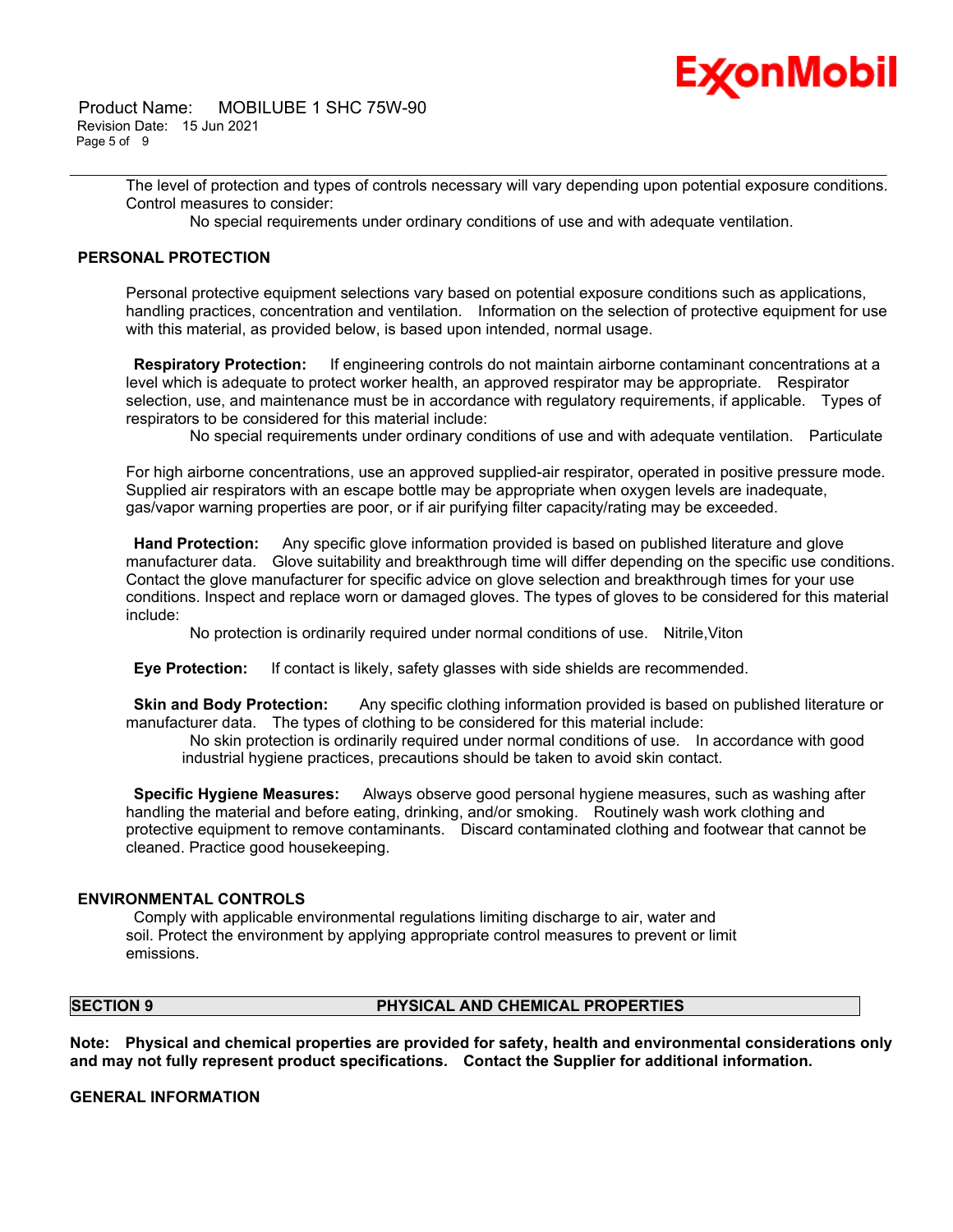

 Product Name: MOBILUBE 1 SHC 75W-90 Revision Date: 15 Jun 2021 Page 6 of 9

> **Physical State:** Liquid **Color:** Amber **Odor:** Characteristic **Odor Threshold:** N/D

**IMPORTANT HEALTH, SAFETY, AND ENVIRONMENTAL INFORMATION Relative Density (at 15 °C):** 0.868 [ASTM D1298] **Flammability (Solid, Gas):** N/A **Flash Point [Method]:** >180°C (356°F) [ASTM D-92] **Flammable Limits (Approximate volume % in air):** LEL: 0.9 UEL: 7.0 **Autoignition Temperature:** N/D **Boiling Point / Range:** > 316°C (600°F) [Estimated] **Decomposition Temperature:** N/D **Vapor Density (Air = 1):** > 2 at 101 kPa [Estimated] **Vapor Pressure:** < 0.013 kPa (0.1 mm Hg) at 20 °C [Estimated] **Evaporation Rate (n-butyl acetate = 1):** N/D **pH:** N/A **Log Pow (n-Octanol/Water Partition Coefficient):** > 3.5 [Estimated] **Solubility in Water:** Negligible **Viscosity:** 102 cSt (102 mm2/sec) at 40 °C | 15.5 cSt (15.5 mm2/sec) at 100 °C [ASTM D 445] **Oxidizing Properties:** See Hazards Identification Section.

\_\_\_\_\_\_\_\_\_\_\_\_\_\_\_\_\_\_\_\_\_\_\_\_\_\_\_\_\_\_\_\_\_\_\_\_\_\_\_\_\_\_\_\_\_\_\_\_\_\_\_\_\_\_\_\_\_\_\_\_\_\_\_\_\_\_\_\_\_\_\_\_\_\_\_\_\_\_\_\_\_\_\_\_\_\_\_\_\_\_\_\_\_\_\_\_\_\_\_\_\_\_\_\_\_\_\_\_\_\_\_\_\_\_\_\_\_\_

#### **OTHER INFORMATION**

**Freezing Point:** N/D **Melting Point:** N/A **Pour Point:** -48°C (-54°F) [ASTM D97]

#### **SECTION 10 STABILITY AND REACTIVITY**

**STABILITY:** Material is stable under normal conditions.

**CONDITIONS TO AVOID:** Excessive heat. High energy sources of ignition.

**MATERIALS TO AVOID:** Strong oxidizers

**HAZARDOUS DECOMPOSITION PRODUCTS:** Material does not decompose at ambient temperatures.

**POSSIBILITY OF HAZARDOUS REACTIONS:** Hazardous polymerization will not occur.

**SECTION 11 TOXICOLOGICAL INFORMATION**

#### **INFORMATION ON TOXICOLOGICAL EFFECTS**

| <b>Hazard Class</b>                                | <b>Conclusion / Remarks</b>                                |
|----------------------------------------------------|------------------------------------------------------------|
| <b>Inhalation</b>                                  |                                                            |
| Acute Toxicity: No end point data for<br>material. | Minimally Toxic. Based on assessment of the components.    |
| Irritation: No end point data for material.        | Negligible hazard at ambient/normal handling temperatures. |
| Ingestion                                          |                                                            |
| Acute Toxicity: No end point data for<br>material. | Minimally Toxic. Based on assessment of the components.    |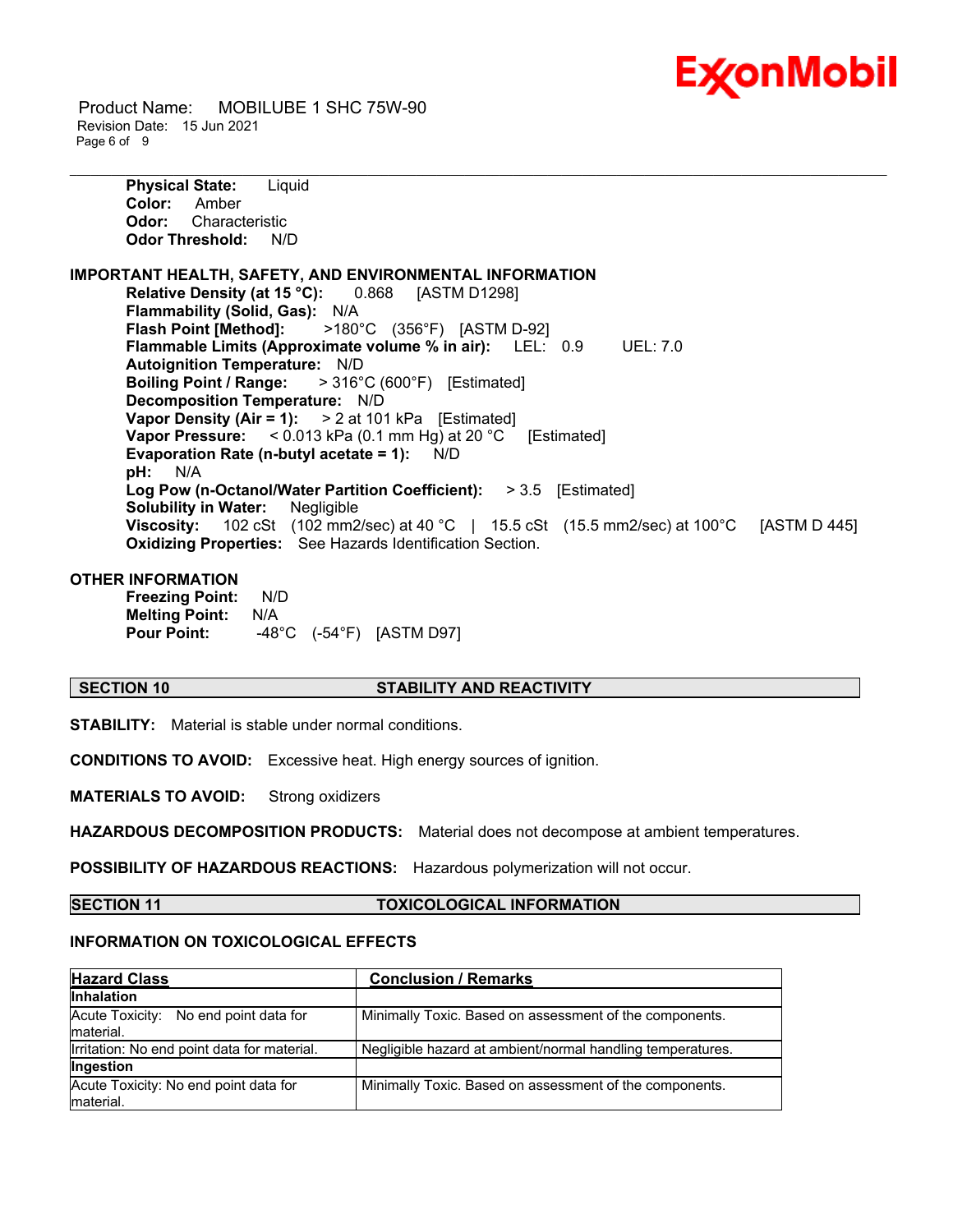# E **⁄xonMobil**

 Product Name: MOBILUBE 1 SHC 75W-90 Revision Date: 15 Jun 2021 Page 7 of 9

| <b>Skin</b>                                        |                                                                  |
|----------------------------------------------------|------------------------------------------------------------------|
| Acute Toxicity: No end point data for<br>material. | Minimally Toxic. Based on assessment of the components.          |
| Skin Corrosion/Irritation: No end point data       | Negligible irritation to skin at ambient temperatures. Based on  |
| lfor material.                                     | assessment of the components.                                    |
| Eye                                                |                                                                  |
| Serious Eye Damage/Irritation: No end point        | May cause mild, short-lasting discomfort to eyes. Based on       |
| data for material.                                 | assessment of the components.                                    |
| <b>Sensitization</b>                               |                                                                  |
| Respiratory Sensitization: No end point data       | Not expected to be a respiratory sensitizer.                     |
| for material.                                      |                                                                  |
| Skin Sensitization: No end point data for          | Not expected to be a skin sensitizer. Based on assessment of the |
| material.                                          | components.                                                      |
| Aspiration: Data available.                        | Not expected to be an aspiration hazard. Based on physico-       |
|                                                    | chemical properties of the material.                             |
| Germ Cell Mutagenicity: No end point data          | Not expected to be a germ cell mutagen. Based on assessment of   |
| lfor material.                                     | the components.                                                  |
| Carcinogenicity: No end point data for             | Not expected to cause cancer. Based on assessment of the         |
| material.                                          | components.                                                      |
| <b>Reproductive Toxicity: No end point data</b>    | Not expected to be a reproductive toxicant. Based on assessment  |
| lfor material.                                     | of the components.                                               |
| <b>Lactation:</b> No end point data for material.  | Not expected to cause harm to breast-fed children.               |
| <b>Specific Target Organ Toxicity (STOT)</b>       |                                                                  |
| Single Exposure: No end point data for             | Not expected to cause organ damage from a single exposure.       |
| material.                                          |                                                                  |
| Repeated Exposure: No end point data for           | Not expected to cause organ damage from prolonged or repeated    |
| lmaterial.                                         | exposure. Based on assessment of the components.                 |

\_\_\_\_\_\_\_\_\_\_\_\_\_\_\_\_\_\_\_\_\_\_\_\_\_\_\_\_\_\_\_\_\_\_\_\_\_\_\_\_\_\_\_\_\_\_\_\_\_\_\_\_\_\_\_\_\_\_\_\_\_\_\_\_\_\_\_\_\_\_\_\_\_\_\_\_\_\_\_\_\_\_\_\_\_\_\_\_\_\_\_\_\_\_\_\_\_\_\_\_\_\_\_\_\_\_\_\_\_\_\_\_\_\_\_\_\_\_

## **OTHER INFORMATION**

#### **For the product itself:**

Repeated and/or prolonged exposure may cause irritation to the skin, eyes, or respiratory tract. Component concentrations in this formulation would not be expected to cause skin sensitization, based on tests of the components, this formulation, or similar formulations.

### **Contains:**

Synthetic base oils: Not expected to cause significant health effects under conditions of normal use, based on laboratory studies with the same or similar materials. Not mutagenic or genotoxic. Not sensitizing in test animals and humans.

### **IARC Classification:**

**The following ingredients are cited on the lists below:** None.

$$
1 = IARC 1
$$
\n
$$
1 = IARC 1
$$
\n
$$
2 = IARC 2A
$$
\n
$$
3 = IARC 2B
$$

ATORY LISTS SEARCHED--

#### **SECTION 12 ECOLOGICAL INFORMATION**

The information given is based on data for the material, components of the material, or for similar materials, through the application of bridging principals.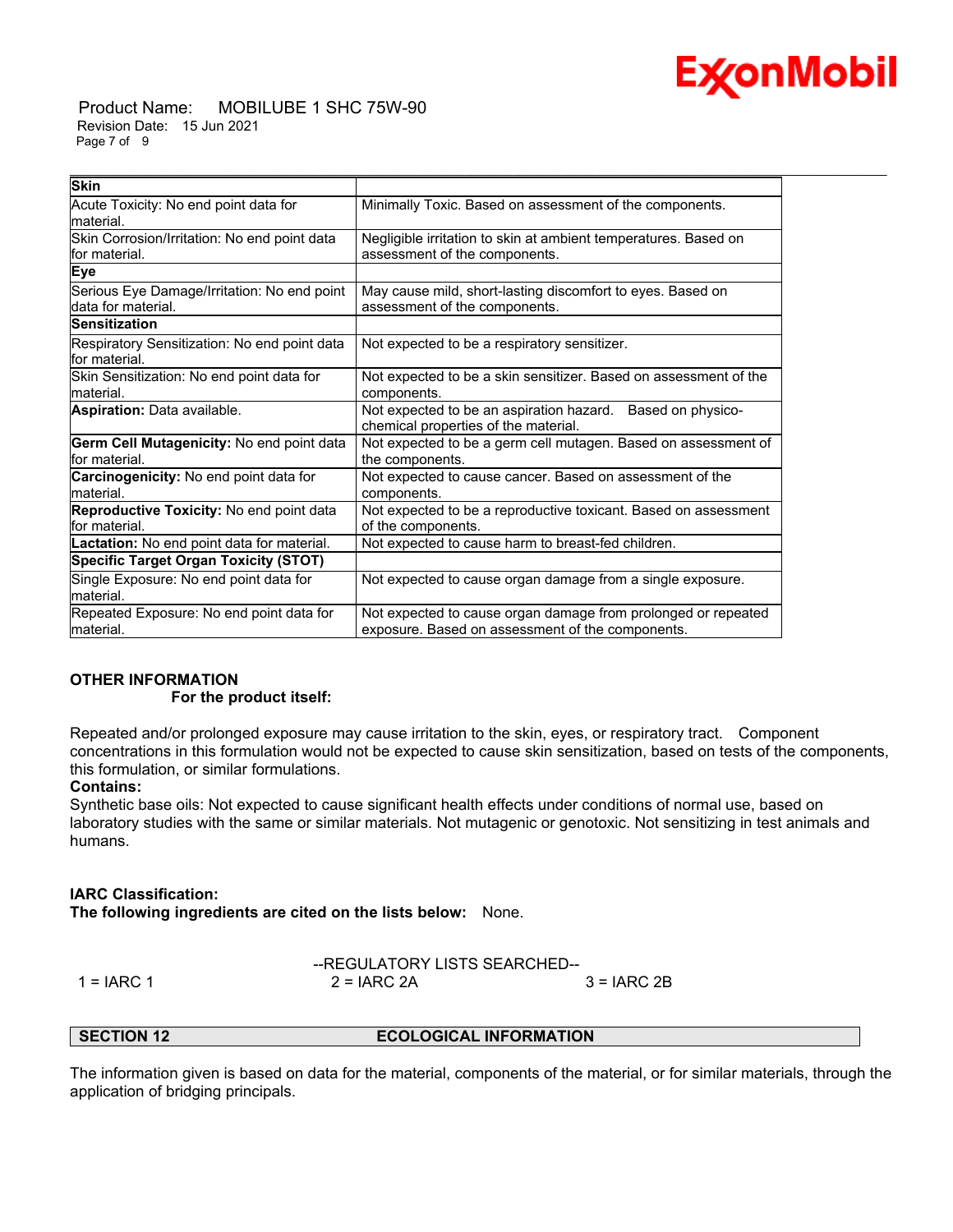

 Product Name: MOBILUBE 1 SHC 75W-90 Revision Date: 15 Jun 2021 Page 8 of 9

#### **ECOTOXICITY**

Material -- Not expected to be harmful to aquatic organisms.

#### **MOBILITY**

 Base oil component -- Low solubility and floats and is expected to migrate from water to the land. Expected to partition to sediment and wastewater solids.

\_\_\_\_\_\_\_\_\_\_\_\_\_\_\_\_\_\_\_\_\_\_\_\_\_\_\_\_\_\_\_\_\_\_\_\_\_\_\_\_\_\_\_\_\_\_\_\_\_\_\_\_\_\_\_\_\_\_\_\_\_\_\_\_\_\_\_\_\_\_\_\_\_\_\_\_\_\_\_\_\_\_\_\_\_\_\_\_\_\_\_\_\_\_\_\_\_\_\_\_\_\_\_\_\_\_\_\_\_\_\_\_\_\_\_\_\_\_

#### **SECTION 13 DISPOSAL CONSIDERATIONS**

Disposal recommendations based on material as supplied. Disposal must be in accordance with current applicable laws and regulations, and material characteristics at time of disposal.

#### **DISPOSAL RECOMMENDATIONS**

 Product is suitable for burning in an enclosed controlled burner for fuel value or disposal by supervised incineration at very high temperatures to prevent formation of undesirable combustion products. Protect the environment. Dispose of used oil at designated sites. Minimize skin contact. Do not mix used oils with solvents, brake fluids or coolants.

**Empty Container Warning** Empty Container Warning (where applicable): Empty containers may contain residue and can be dangerous. Do not attempt to refill or clean containers without proper instructions. Empty drums should be completely drained and safely stored until appropriately reconditioned or disposed. Empty containers should be taken for recycling, recovery, or disposal through suitably qualified or licensed contractor and in accordance with governmental regulations. DO NOT PRESSURISE, CUT, WELD, BRAZE, SOLDER, DRILL, GRIND, OR EXPOSE SUCH CONTAINERS TO HEAT, FLAME, SPARKS, STATIC ELECTRICITY, OR OTHER SOURCES OF IGNITION. THEY MAY EXPLODE AND CAUSE INJURY OR DEATH.

#### **SECTION 14 TRANSPORT INFORMATION**

**LAND** : Not Regulated for Land Transport

**SEA (IMDG):** Not Regulated for Sea Transport according to IMDG-Code

**Marine Pollutant:** No

**AIR (IATA):** Not Regulated for Air Transport

#### **SECTION 15 REGULATORY INFORMATION**

**This material is not considered hazardous according to the Classification of Chemicals based on Globally Harmonized System of Classification and Labelling of Chemicals (GHS) under the Joint DTI-DENR-DA-DOF-DOH-DILG-DOLE-DOTC Administrative Order No. 01 Series of 2009 by ministries.**

#### **REGULATORY STATUS AND APPLICABLE LAWS AND REGULATIONS**

**Product is under Philippines PCL/CCO:** Not Regulated **Ozone Depleting Substances (ODS) (Chemical Control Order, DENR Admin. Order No. 2013-25):** Not Regulated